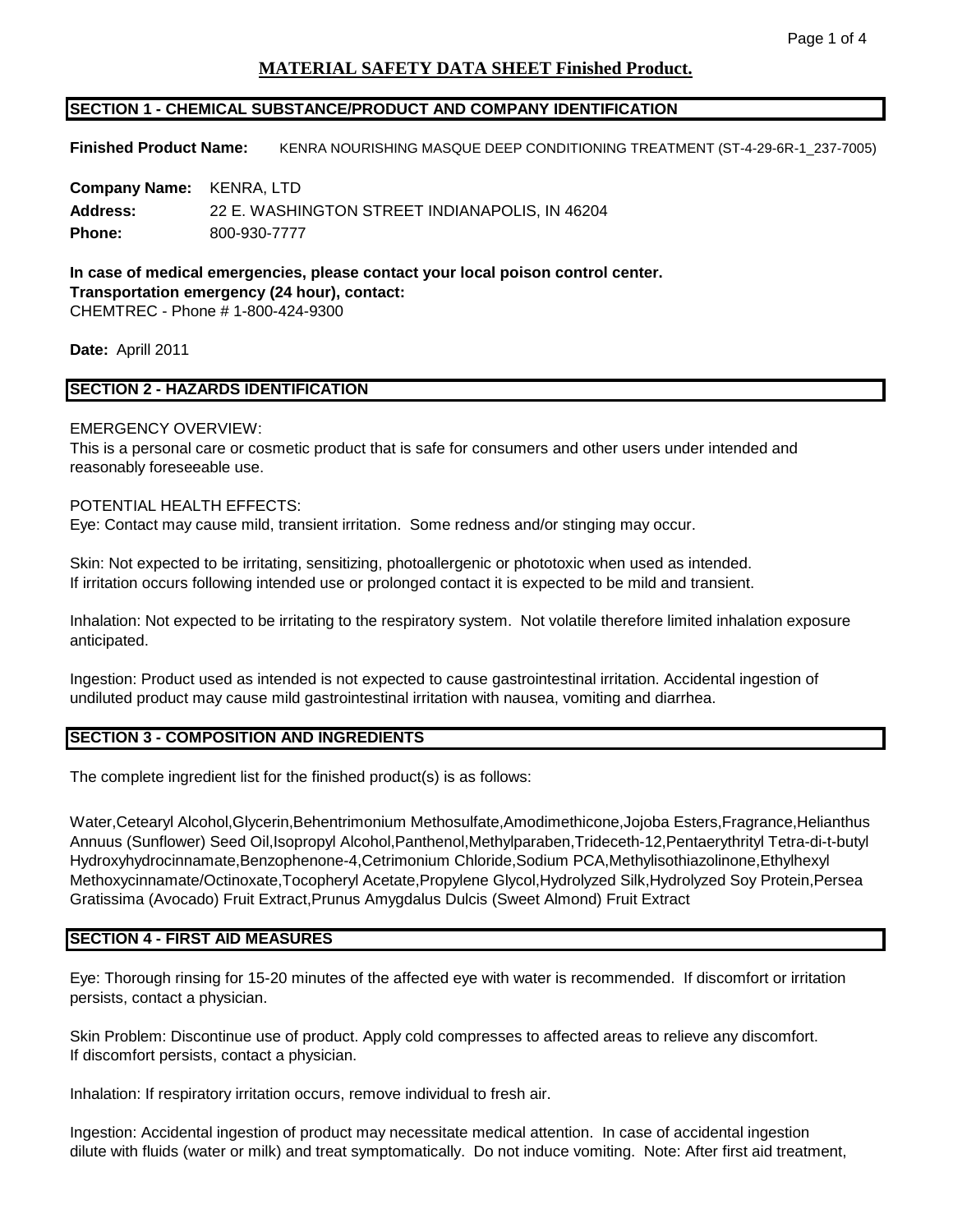#### **Finished Product Name:** KENRA NOURISHING MASQUE DEEP CONDITIONING TREATMENT (ST-4-29-6R-1\_237-7005)

the caller should be advised that 1) a hospital emergency room or family physician should be consulted if anything unusual occurs or appears necessary in the judgment of the caller, and 2) that the subsequent management of the accident should be dictated by any persistent symptoms and under the direction of the physician.

#### **SECTION 5 - FIRE FIGHTING MEASURES**

Flash Point: Not applicable.

Extinguishing Media: Use chemical foam, dry chemical, carbon dioxide or water.

Explosion Hazard: No applicable information has been found.

Fire Fighting Instructions: Contact emergency personnel. Use self-contained breathing apparatus and full protective gear, if large quantities of product are involved. Hazardous decomposition products may be released. Thermal degradation may produce oxides of carbon and/or nitrogen; hydrocarbons and/or derivatives.

#### **SECTION 6 - ACCIDENTAL RELEASE MEASURES**

Procedures for Spill/Leak Clean-up:

For Household Settings: Dilute with water. Absorb liquid and scrub the area with detergent.

For Non-Household Settings: Use safety glasses or safety goggles if splash hazards exist; use gloves and other protective clothing (apron, boots, etc) to prevent skin contact.

#### **SECTION 7 - HANDLING AND STORAGE**

Precautions for Safe Handling:

For Household Settings: No applicable information has been found.

For Non-Household Settings: No unusual handling or storage requirements. Storage in large quantities (as in warehouses) should be in a well-ventilated, cool area.

Conditions for Safe Storage:

For Household Settings: No applicable information has been found.

For Non-Household Settings: No unusual handling or storage requirements. Storage in large quantities (as in warehouses) should be in a well-ventilated, cool area.

Other Recommendations: None.

## **SECTION 8 - EXPOSURE CONTROLS, PERSONAL PROTECTION**

For Household Settings: This is a personal care or cosmetic product that is safe for consumers and other users under normal and reasonably foreseen use.

For Non-Household Settings: Use safety glasses or safety goggles if splash hazards exist; use gloves and other protective clothing (apron, boots, etc) to prevent skin contact. Always follow good hygienic work practices. Avoid prolonged contact with skin and clothing.

### **SECTION 9 - PHYSICAL AND CHEMICAL PROPERTIES**

Appearance: Viscous cream

Odor: Fruity -- to match std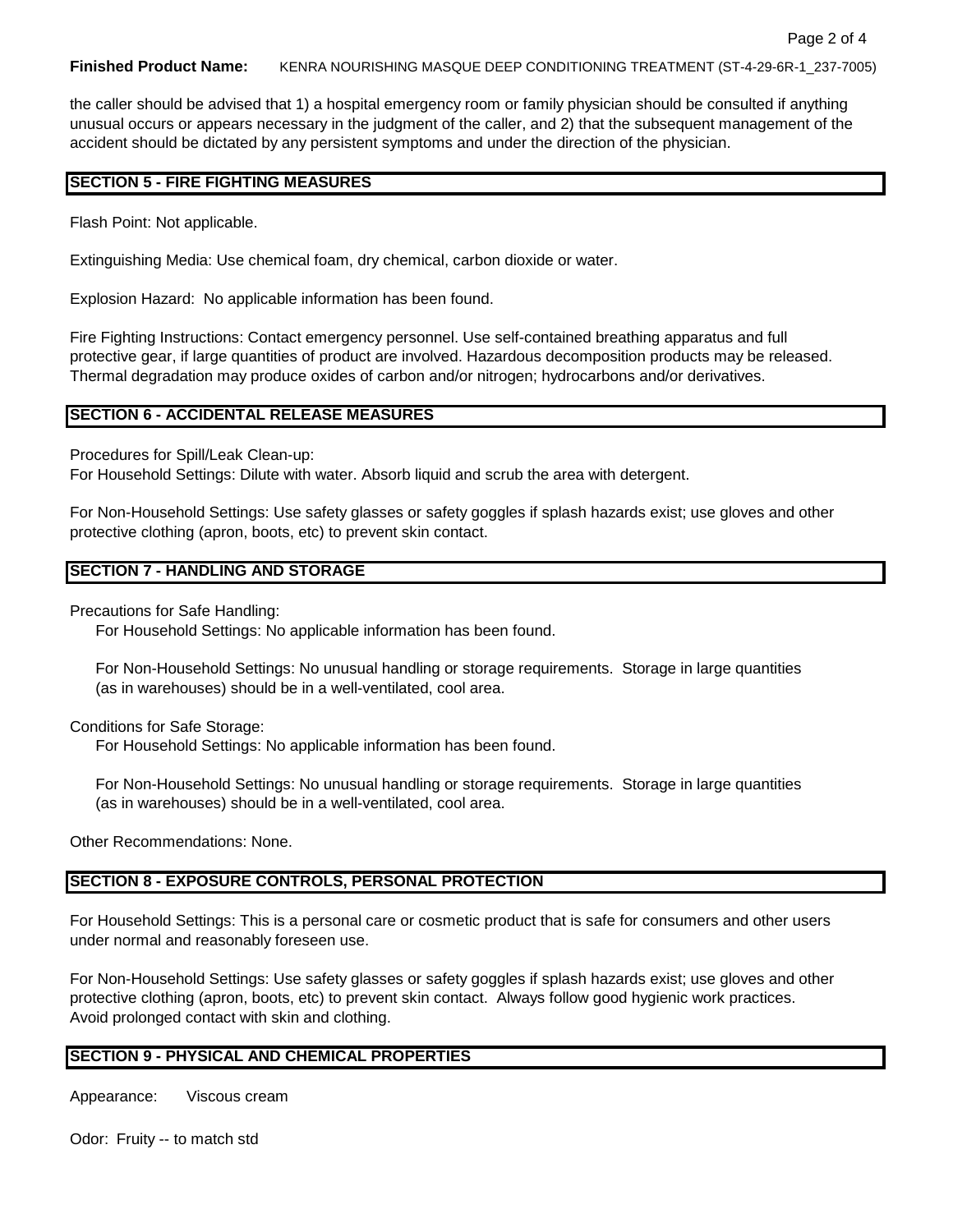**Finished Product Name:** KENRA NOURISHING MASQUE DEEP CONDITIONING TREATMENT (ST-4-29-6R-1\_237-7005)

Color: White to off white -- to match std

pH: 4.5 - 5.5

Specific Gravity: 0.94 - 0.99

Flashpoint: Not applicable.

Vapor Density: Not applicable.

Melting Point: Not applicable.

Boiling Point: >212 F (100 C)

Solubility in Water: Slight

% VOC: Complies with Federal and State regulations for VOC content.

## **SECTION 10 - STABILITY AND REACTIVITY**

Conditions to Avoid: No applicable information has been found.

Other Recommendations: None.

## **SECTION 11 - TOXICOLOGICAL INFORMATION**

This is a personal care or cosmetic product that is safe for consumers and other users

Chronic Effects: Finished product is not expected to have chronic health effects. Target Organs: No adverse health effects on target organs expected for finished product. Carcinogenicity: Finished product is not expected to be carcinogenic.

NTP: No IARC: No OSHA: No

### **SECTION 12 - ECOLOGICAL INFORMATION**

The product ingredients are expected to be safe for the environment at concentrations predicted under normal use and accidental spill scenarios. Packaging components are compatible with the conventional solid waste management practices.

## **SECTION 13 - DISPOSAL CONSIDERATIONS**

Disposal should be in accordance with Federal, State/Provincial and Local regulations.

For Household Settings: The following instructions are for consumer usage only. Do not discharge product into natural waters without pre-treatment or adequate dilution.

For Non-Household Settings: Products covered by this MSDS, in their original form, when disposed as waste, are considered non hazardous waste according to Federal RCRA regulations (40 CFR 261). Disposal should be in accordance with local, state and federal regulations.

## **SECTION 14 - TRANSPORTATION INFORMATION**